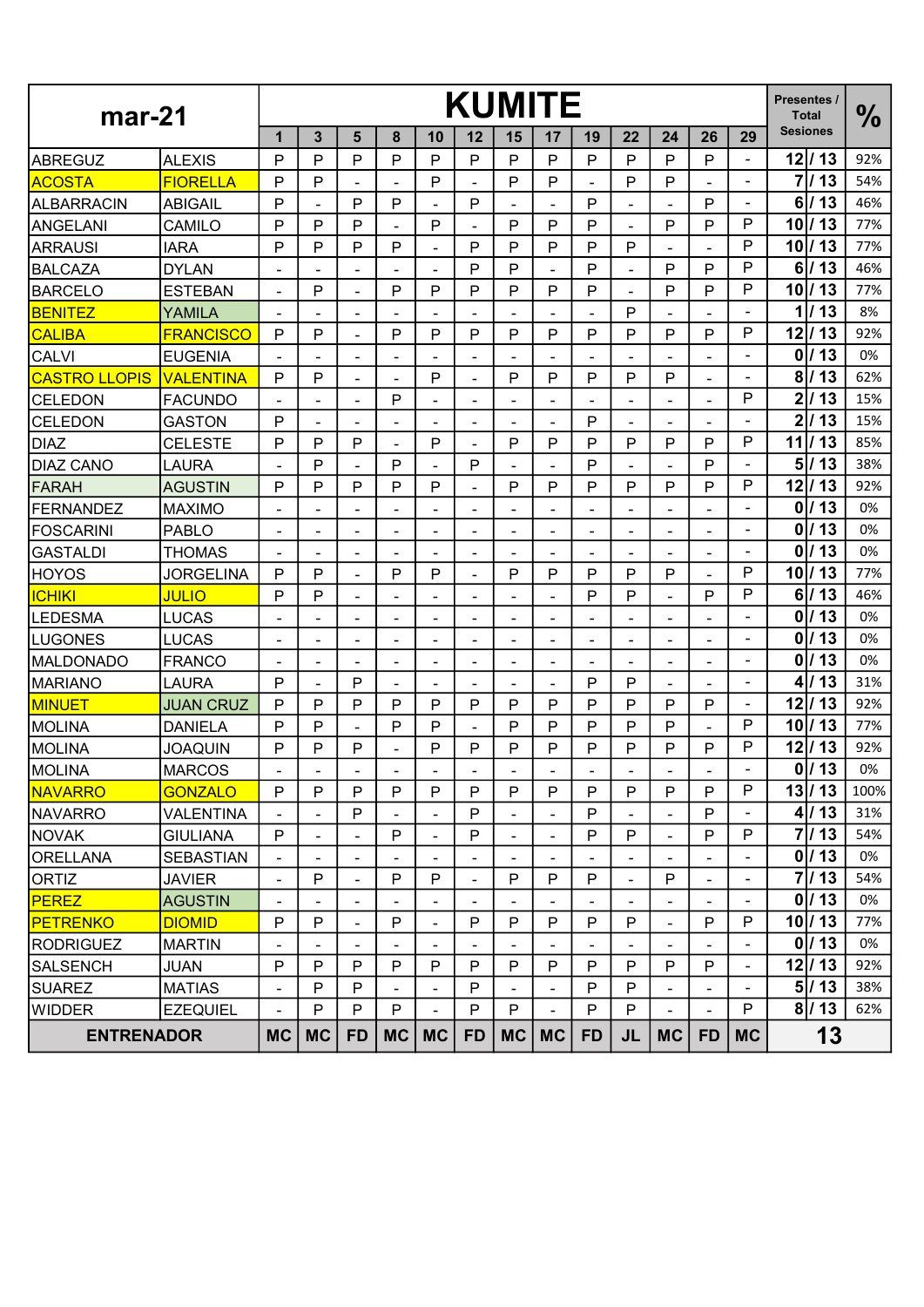| $mar-21$             |                  |           |           |    |           |    |           |             |           |                          |                                  | <b>KATA</b> |        |                          |                          |    |                          |    |    |    |                          |    |    |                          | <b>Presentes /</b><br><b>Total</b> | $\frac{9}{6}$   |      |
|----------------------|------------------|-----------|-----------|----|-----------|----|-----------|-------------|-----------|--------------------------|----------------------------------|-------------|--------|--------------------------|--------------------------|----|--------------------------|----|----|----|--------------------------|----|----|--------------------------|------------------------------------|-----------------|------|
|                      |                  |           |           |    |           |    |           | 11          | 12        | 14                       | 15                               | 16          | 17     | 18                       | 19                       | 20 | 21                       | 22 | 23 | 24 | 25                       | 26 | 27 | 28                       | 29                                 | <b>Sesiones</b> |      |
| <b>IMPAGNATIELLO</b> | <b>ILUCA</b>     |           |           |    | D         |    |           |             | D         |                          |                                  |             | $\sim$ | -                        |                          |    | $\sim$                   | -  |    |    | $\overline{\phantom{a}}$ |    |    | $\overline{\phantom{a}}$ | $\sim$                             | 81/8            | 100% |
| <b>CARRIZO</b>       | <b>WALTER</b>    | D         |           |    | D         |    |           |             | D         |                          | <b>VACACIONES DEL ENTRENADOR</b> |             |        |                          |                          |    |                          |    |    |    |                          |    |    | 81/8                     | 100%                               |                 |      |
| GONZALEZ             | <b>SEBASTIAN</b> |           | D         |    | D         |    |           |             | D         |                          |                                  |             |        |                          |                          |    | $\overline{\phantom{0}}$ |    |    |    |                          |    |    | $\overline{\phantom{0}}$ | $\sim$                             | 81/8            | 100% |
| <b>ENTRENADOR</b>    |                  | <b>CC</b> | <b>CC</b> | CC | <b>CC</b> | CC | <b>CC</b> | <b>CC</b> I | <b>CC</b> | $\overline{\phantom{a}}$ | $\overline{\phantom{a}}$         |             | $\sim$ | $\overline{\phantom{a}}$ | $\overline{\phantom{a}}$ |    | $\overline{\phantom{a}}$ |    |    |    |                          |    |    |                          |                                    |                 |      |